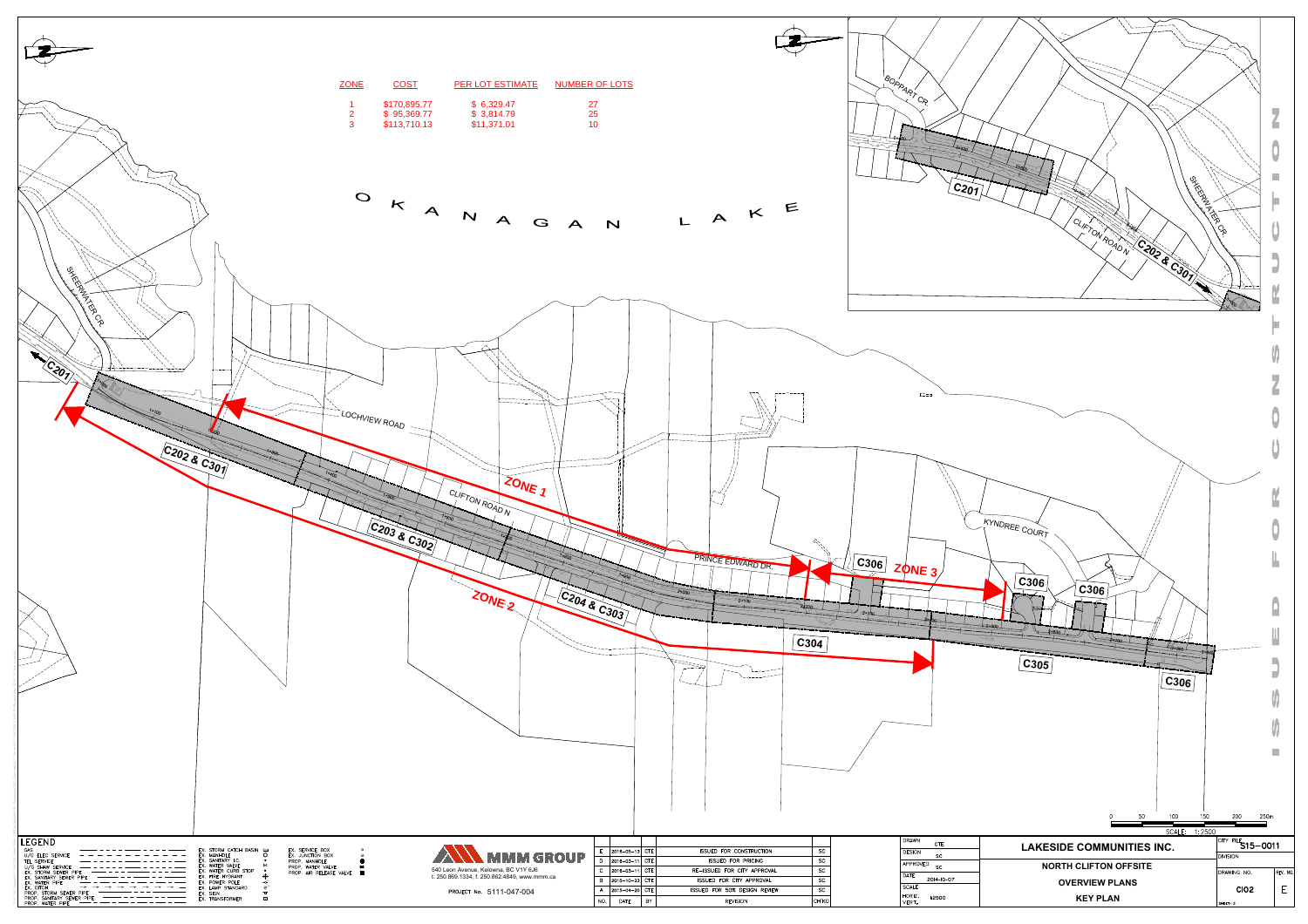

## **Client Name: City of Kelowna**

**Project Name: North Clifton - Offsite Works - Services to Frontage Road Lots**

**Reference No: 5111047-004**

**Summary Sheet**

# **Schedule 2b - Cost Estimate - ZONE 1**

| <b>Item Number</b> | <b>Title</b>                       | <b>Amount</b>    |
|--------------------|------------------------------------|------------------|
| 1                  | <b>General Requirements</b>        | 12,810.22<br>\$  |
| 3                  | <b>Earthworks</b>                  | \$<br>3,492.00   |
| 4                  | <b>Roads and Site Improvements</b> | 44,004.40<br>\$  |
| 5                  | <b>Utilities</b>                   | 76,410.00<br>\$, |
|                    | Engineering (15%)                  | 20,507.49<br>\$  |
|                    | Contingency (10%)                  | 13,671.66<br>S   |
|                    | <b>Total Estimated Cost</b>        | 170,895.77<br>\$ |
|                    | Average Per Lot Estimate (27 lots) | 6,329.47         |

This cost estimate has been prepared from a Detailed Design using Unit Prices known to the Consultant for current projects of a similar nature. Whereas the actual construction prices at the time of tendering may change due to factors beyond our control, we do not accept liability for the completeness or accuracy of this estimate.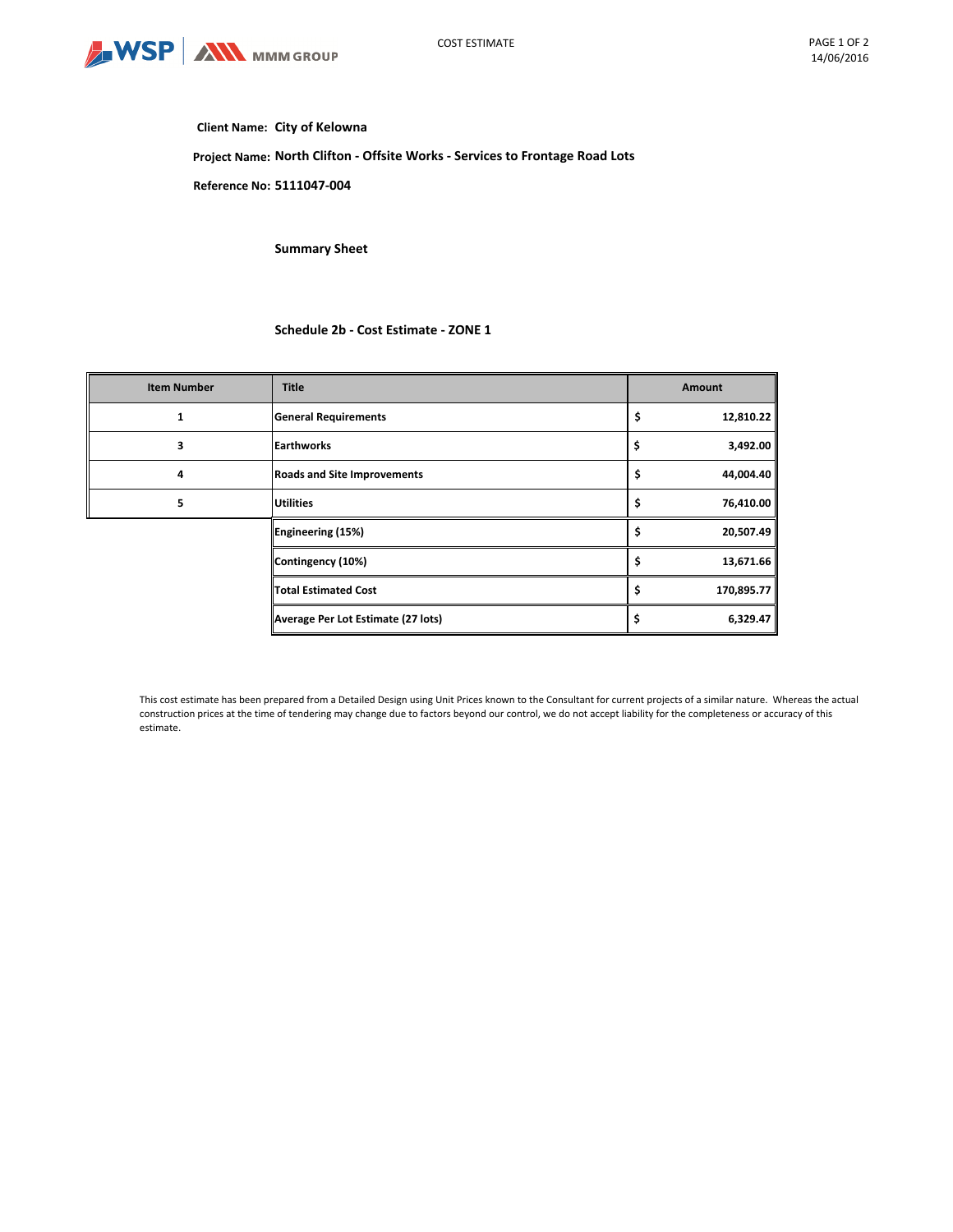

## **Client Name: City of Kelowna**

**Project Name: North Clifton - Offsite Works - East side Lots (no Forcemain)**

**Reference No: 5111047-004**

**Summary Sheet**

## **Schedule 2c - Cost Estimate - ZONE 2**

| <b>Item Number</b> | <b>Title</b>                       | Amount          |
|--------------------|------------------------------------|-----------------|
| 1                  | <b>General Requirements</b>        | \$<br>11,861.31 |
| 2                  | <b>Concrete</b>                    | \$              |
| 3                  | <b>Earthworks</b>                  | \$              |
| 4                  | <b>Roads and Site Improvements</b> | \$<br>31,984.50 |
| 5                  | <b>Utilities</b>                   | \$<br>32,450.00 |
|                    | Engineering (15%)                  | \$<br>11,444.37 |
|                    | Contingency (10%)                  | 7,629.58<br>\$  |
|                    | <b>Total Estimated Cost</b>        | \$<br>95,369.77 |
|                    | Average Per Lot Estimate (25 lots) | 3,814.79<br>\$  |

This cost estimate has been prepared from a Detailed Design using Unit Prices known to the Consultant for current projects of a similar nature. Whereas the actual construction prices at the time of tendering may change due to factors beyond our control, we do not accept liability for the completeness or accuracy of this estimate.